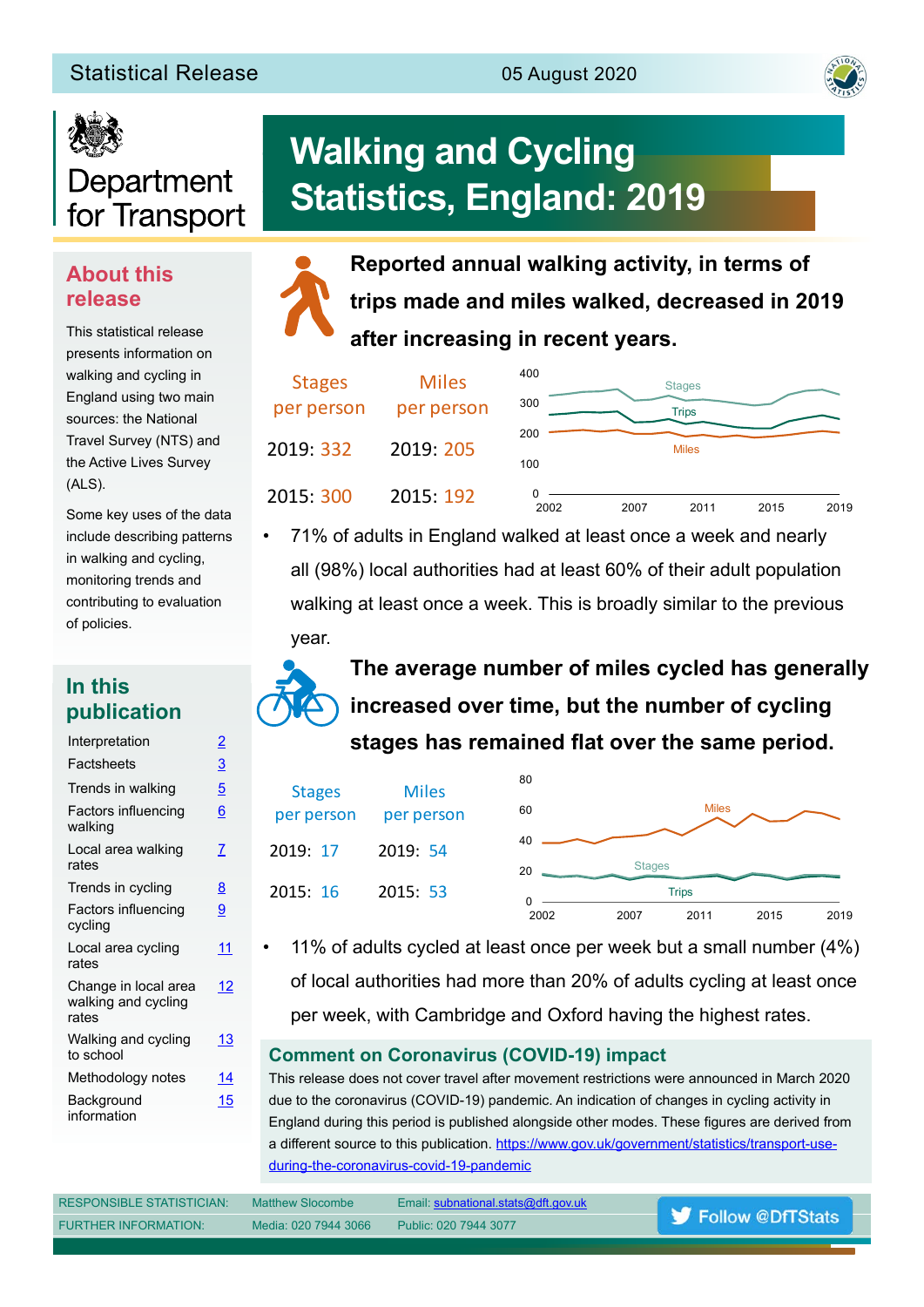### <span id="page-1-0"></span>**Interpretation of results**

The results from the National Travel Survey (NTS) and the Active Lives Survey (ALS) are not directly comparable due to a number of methodological diferences which are summarised below.

#### **National Travel Survey**

- Covers the calendar year, the latest being 2019.
- Interview with household members and a one week travel diary. All trip, stage and distance statistics are based on the travel diary.
- Results from the NTS in this publication are primarily based on the one week travel diary element of the survey.
- Covers all ages.
- Continuous survey which enables analysis of patterns and trends.

#### **Active Lives Survey**

- Covers a 12 month period from mid-November, the latest being mid-November 2018 to mid-November 2019.
- Push-to-web survey, with around 182 thousand adults taking part in 2018-19.
- Results from the ALS are based on respondents remembering how many days they have walked or cycled in the last 28 days.
- Covers those aged 16+.
- Four years worth of data (2015-16 to 2018-19).

### **Feedback**

We always welcome feedback to help ensure we meet the needs of users: [subnational.stats@dft.gov.uk](mailto:subnational.stats%40dft.gov.uk?subject=).

#### **What dataset should I use?**

The NTS includes personal travel within Great Britain, by residents of private households in England, along the public highway, by rail or by air. It allows us to look at walking and cycling in isolation, but also compare to other modes of travel and look at long term trends.

The ALS measures the number of people taking part in sport and physical activity by those aged 16+ in England. It has a much larger sample size than the NTS so allows us to look at estimates of walking and cycling at the local authoritiy level.

#### **National Statistics**

The NTS was assessed by the UK Statistics Authority against the Code of Practice and was confrmed as National Statistics in July 2011.

Results from the ALS are not National Statistics.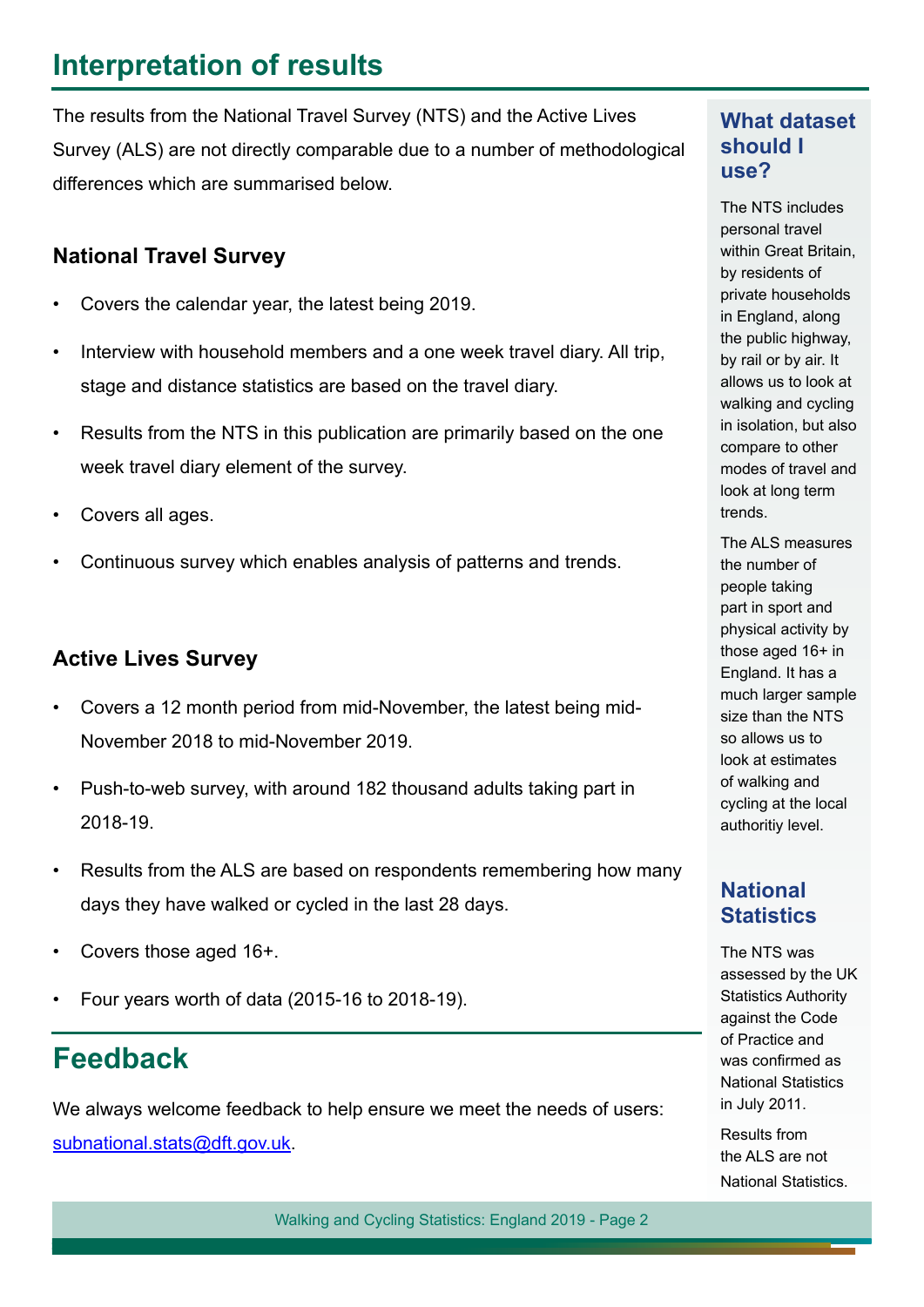### <span id="page-2-0"></span>**Walking Factsheet: 2019**



**Trip:** A one-way course of travel with a single main purpose. A "walking trip" is one where the greatest part was walked. **Stage:** Trips consist of one or more stages. A new stage is defned when there is a change in the mode of transport.

#### **Purpose [ALS]**

Proportion of adults walking at least once a week by purpose, mid-Nov 2018 to mid-Nov 2019



Seven out of ten adults walked at least once a week. More adults walked for leisure than for travel. This is similar to previous years.

> **Leisure:** For the pleasure or value of the activity **Travel:** Getting from A to B **Any**: Leisure or Travel

#### **Usual time spent per day [ALS]**

Proportion of adults walking, by purpose and minutes per day, mid-Nov 2018 to mid-Nov 2019



When adults walked for over 2 hours, they were more likely to be walking for leisure rather than travel.

 **Sources:** NTS: National Travel Survey 2018 (any walking on the public highway) ALS: Active Lives Survey 2017-2018 (aged 16+ only, walk: at least 10 minutes)

#### **Car access [NTS]**



People without access to a car walk more and further than those that have access to a car.

#### **Mobility [NTS]**



Adults with no mobility difficulties make twice as many walking trips and walk nearly three times as far as those with mobility difficulties.

#### **Travel purpose [NTS] 24%** of walking trips are for **just walking** 21% of walking trips are for **education/ escort education Escort Education**: Escorting or accompanying a

child/children to school.

**Follow @DfTStats**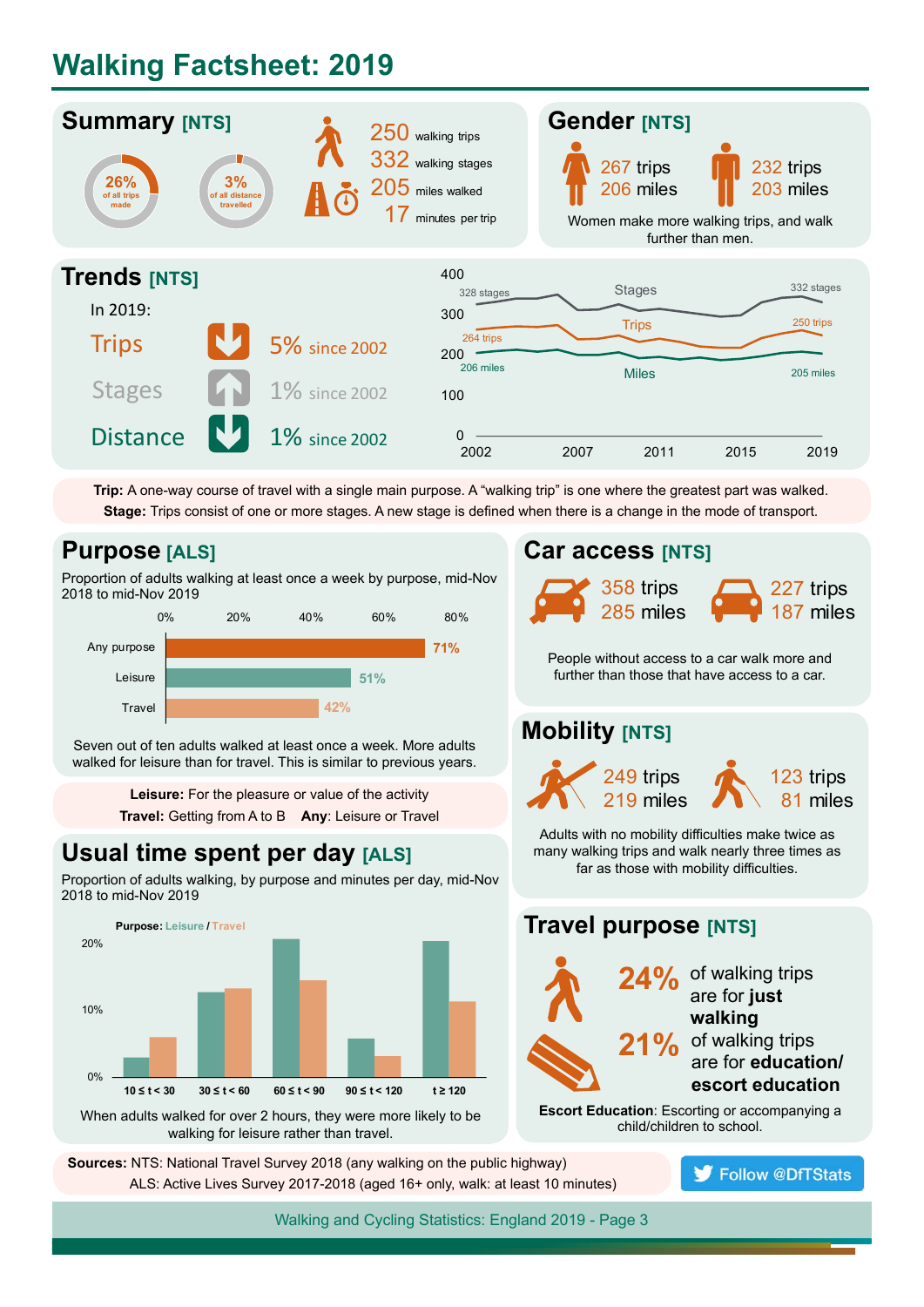### **Cycling Factsheet: 2019**



**Trip:** A one-way course of travel with a single main purpose. A "cycling trip" is one where the greatest part was cycled. **Stage:** Trips consist of one or more stages. A new stage is defned when there is a change in the mode of transport.

#### **Purpose [ALS]**

Proportion of adults cycling, by purpose and minutes per day, mid-Nov 2018 to mid-Nov 2019



Just over one in ten adults cycled at least once a week. More adults cycled for leisure than for travel. This is similar to previous years.

> **Leisure:** For the pleasure or value of the activity **Travel:** Getting from A to B **Any**: Leisure or Travel

#### **Usual time spent per day [ALS]**

Proportion of adults cycling, by purpose, mid-Nov 2018 to mid-Nov 2018



When adults cycled for over 2 hours, they were far more likely to be cycling for leisure rather than travel.

 **Sources:** NTS: National Travel Survey 2019 (any cycling on the public highway) ALS: Active Lives Survey 2018-2019 (aged 16+ only, any cycling)

#### **Car access [NTS]**



People without access to a car cycle more and further than those that have access to a car.

#### **Mobility [NTS]**



Adults with no mobility difficulties make far more cycle trips and cycle over seven times as far as those with mobility difficulties.

#### **Travel purpose [NTS]**



**Leisure purposes**: Visit friends at home and elsewhere, entertainment, sport, holiday and day trip.

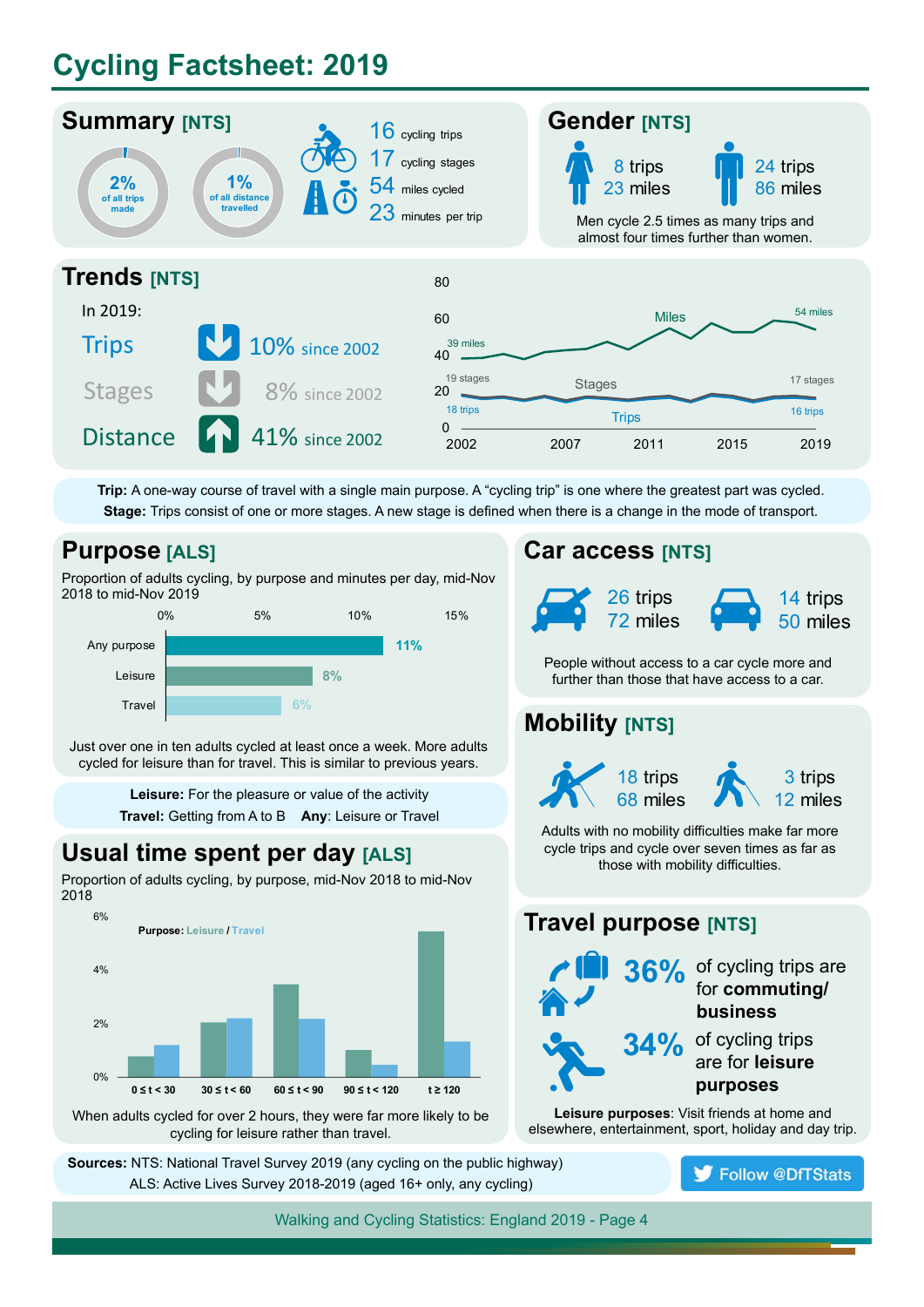### **Trends in walking**

<span id="page-4-0"></span>**The amount of walking, in terms of average stages and miles walked per person, has decreased after increasing in recent years.** 

In 2019, people walked an estimated total of 18,705 million stages in England. The average person:

- made 332 walking stages;
- walked 205 miles:
- spent about 80 minutes a week travelling by foot;
- made 26% of all their trips by walking;
- covered 3% of all their distance travelled by walking.

### **The number of walking trips and the reasons for walking difer between men and women, and people of diferent ages.**

In 2019, women on average made 15% more walking trips than men. Women in their thirties (aged 30 to 39) made the highest number of walking trips. One possible reason for this is that women in their thirties make four times as many escort education trips than men of the same age, and walking is the most common mode used to make these trips.



#### **Chart 1: Walking trips per person per year, by age and gender, England, 2019 [\[NTS0601\]](https://www.gov.uk/government/statistical-data-sets/nts03-modal-comparisons#mode-by-age-and-gender)**

#### **Walks in the NTS**

A **walking stage** in the NTS is one where someone walks as part of an overall trip. If the walk stage constitutes the longest stage in the trip by distance, it is also classed as **walking trip.** Walks under 50 yards and off the public highway are excluded. Walks over 50 yards but under 1 mile ("short walks") were recorded on day 1 of the travel diary.

**Distance figures** include walks made as part of any trip.

#### **CWIS objective**

**Walking stages** are the main metric for one of the objectives in the Department's Cycling and Walking Investment Strategy.

For more information, please see the [Methodology](#page-13-0) notes.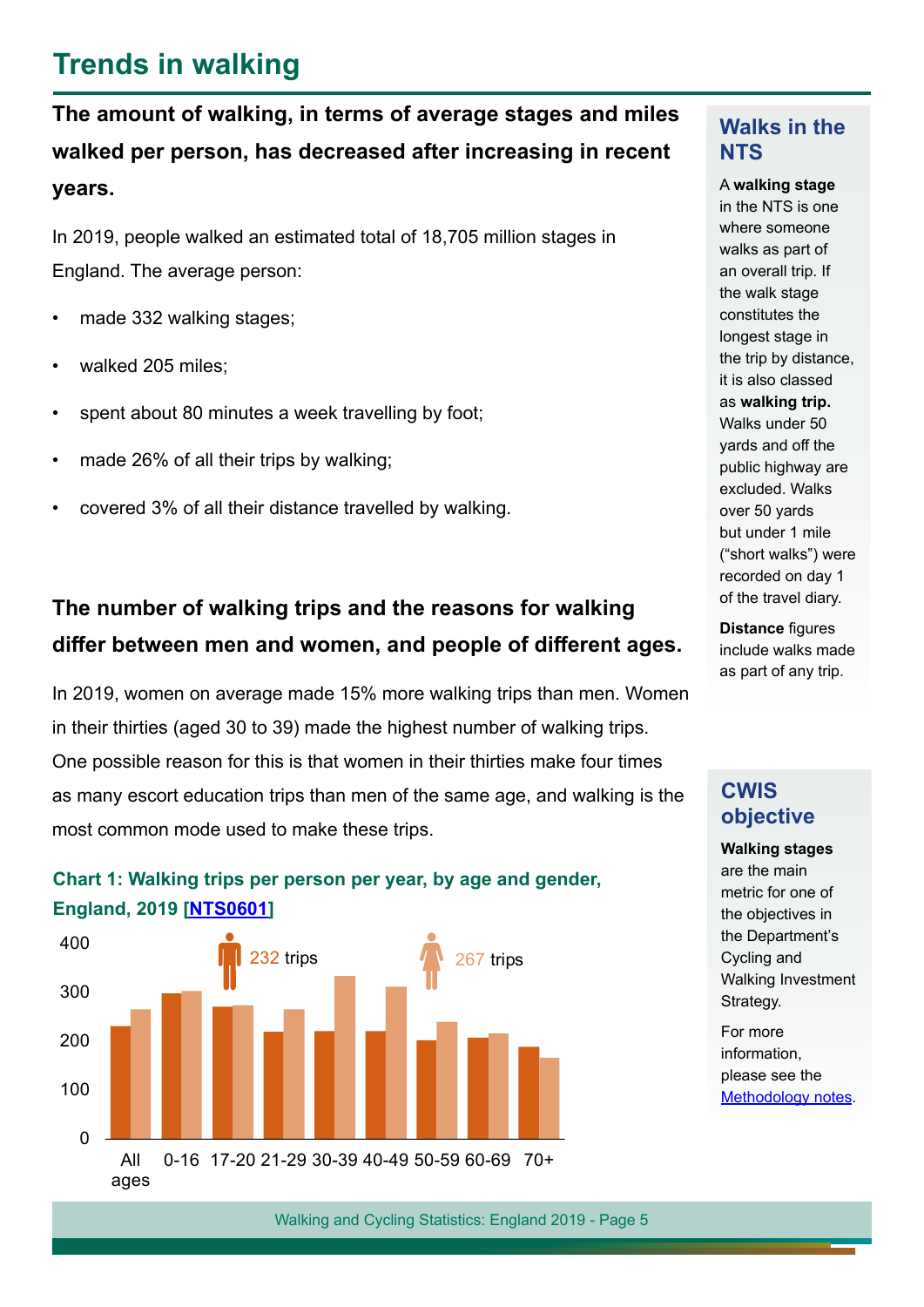### <span id="page-5-0"></span>**Factors infuencing walking rates**

### Adults with mobility difficulties walk far less often and much **shorter distances.**

In 2019, adults with no mobility difficulties walked twice as many trips as those with mobility difficulties (249 trips compared to 123 trips) and walked nearly three times as far.

### **People without access to a car are far more reliant on walking as a mode of transport.**

People in households without access to a car made 50% of all their trips and 10% of their distance travelled by foot. This compares to 23% of trips and 3% of distance for those in households with access to a car.

#### **The most common reason that people cite for not walking more is that they walk enough already.**

In 2019, the NTS asked respondents to select reasons for not walking more from a list of options. The most common was "Walk enough already" with 38% of respondents. People also identifed the weather as another barrier (18%). This feeling is also refected in responses when people where asked what would encourage them to walk more with 58% of people not identifying an option from the list. The most selected encouragements were safer roads (20%), well maintained pavements (17%) and safe crossing points (10%).

### **The number of pedestrians killed or seriously injured has generally been decreasing.**

In Great Britain, the number of pedestrians killed or seriously injured has decreased by 21% from 8,569 in 2008 to 6,793 in 2018 (using the series

adjusted for changes in severity reporting), although the trend in the last 5 years is broadly flat with a slight rise in the latest year.

**Chart 2: Pedestrians killed or seriously injured (adjusted and unadjusted), Great Britain, 2008 to 2018 [[RAS30001](https://www.gov.uk/government/statistical-data-sets/ras30-reported-casualties-in-road-accidents)]** <sup>0</sup>



Walking and Cycling Statistics: England 2019 - Page 6

#### **Mobility**  difficulties

In this context, an adult (aged 16+) has mobility difficulties, if they say they have difficulties travelling on foot, by bus or both.

In 2019, 9% of adults reported that they had mobility difficulties.

#### **Adjusted KSI fgures**

Serious and slight road accident figures have been adjusted to account for a change in severity reporting systems in a large number of forces who record road accidents. We recommend using the adiusted figures for understanding trends over time.

For more information see [Reported road](https://www.gov.uk/government/statistics/reported-road-casualties-great-britain-main-results-2018)  [causalities Great](https://www.gov.uk/government/statistics/reported-road-casualties-great-britain-main-results-2018)  [Britain, main](https://www.gov.uk/government/statistics/reported-road-casualties-great-britain-main-results-2018)  [results: 2018.](https://www.gov.uk/government/statistics/reported-road-casualties-great-britain-main-results-2018)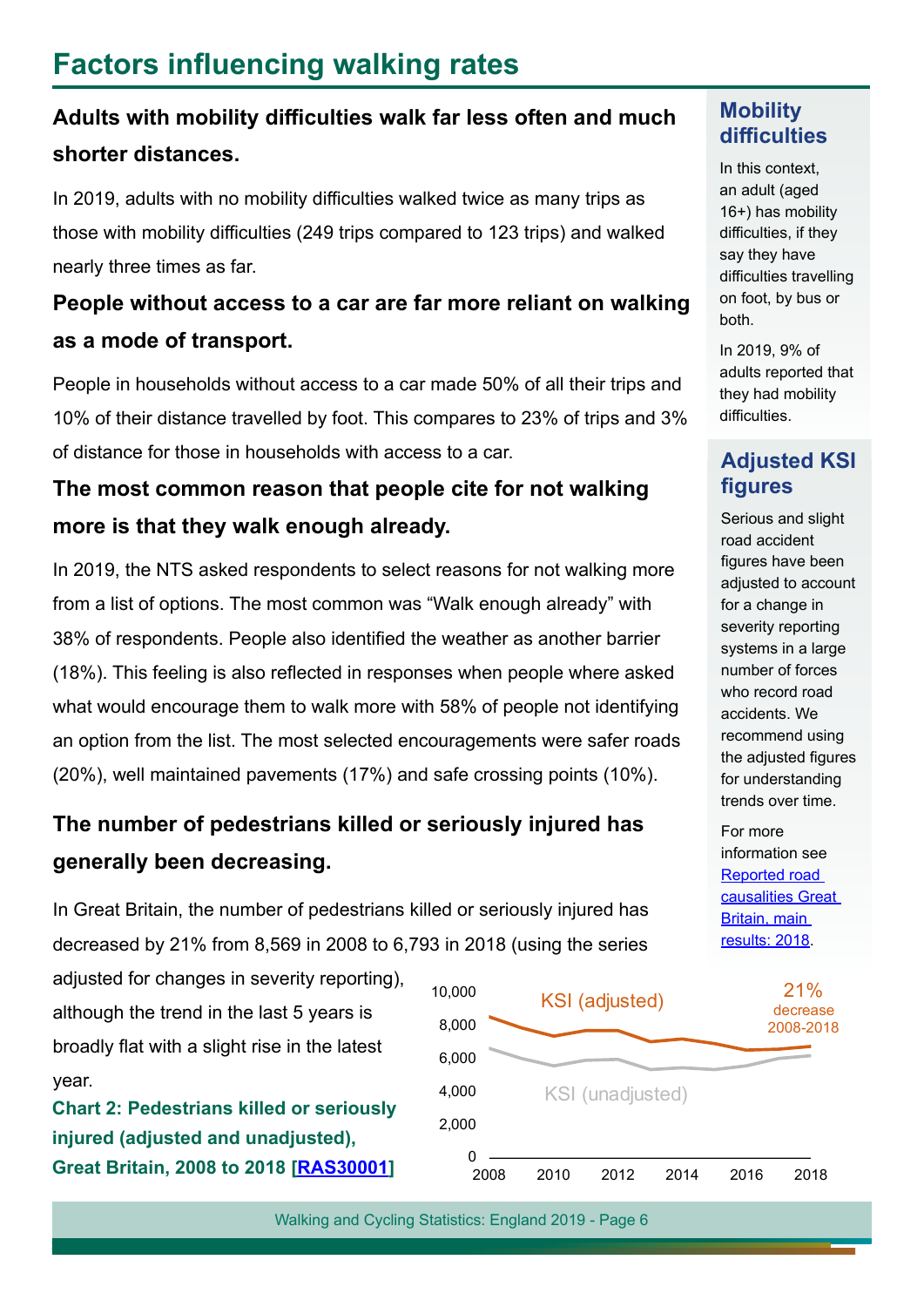### <span id="page-6-0"></span>**Local area walking rates**

### **Nearly all (98%) local authorities had at least 60% of their adult population walking at least once a week.**

The local authority with the highest prevalence of walking at least once a week was the City of London\* (88%), followed by Richmond upon Thames (86%) and Wandsworth (86%).

Six local authorities had less than 60% of their adult population walking at least once a week, with Barking and Dagenham having the lowest prevalence at 56%.

#### **Map 1: Proportion of adults walking at least once a week by Local Authority, England, 2018-2019 [\[CW030](https://www.gov.uk/government/statistical-data-sets/participation-in-walking-and-cycling-cw03)3]**



#### Table 1: Top and bottom five local authorities for walking at least **once a week, England, 2018-2019 [\[CW030](https://www.gov.uk/government/statistical-data-sets/participation-in-walking-and-cycling-cw03)3]**

| <b>Local Authority</b>   | %    | <b>Local Authority</b>      | $\%$ |
|--------------------------|------|-----------------------------|------|
| City of London*          | 87.7 | Stoke-on-Trent              | 59.4 |
| Richmond upon Thames     | 86.0 | Sandwell                    | 59.3 |
| Wandsworth               | 85.8 | South Holland               | 59.2 |
| Isles of Scilly*         | 85.1 | Wolverhampton               | 57.8 |
| <b>Brighton and Hove</b> | 83.5 | <b>Barking and Dagenham</b> | 56.3 |

Walking and Cycling Statistics: England 2019 - Page 7

#### **How accurate are these local estimates?**

The Active Lives Survey has a standard sample size of at least 500 persons per local authority.

The data tables accompanying this release include 95% confidence interval half widths, which demonstrate the accuracy of the estimates and the likely range of values for the true value. For more information, see the "Notes and Defintions" document.

\*Note that due to their small size, the estimates for City of London and Isles of Scilly have a higher degree of error associated with them.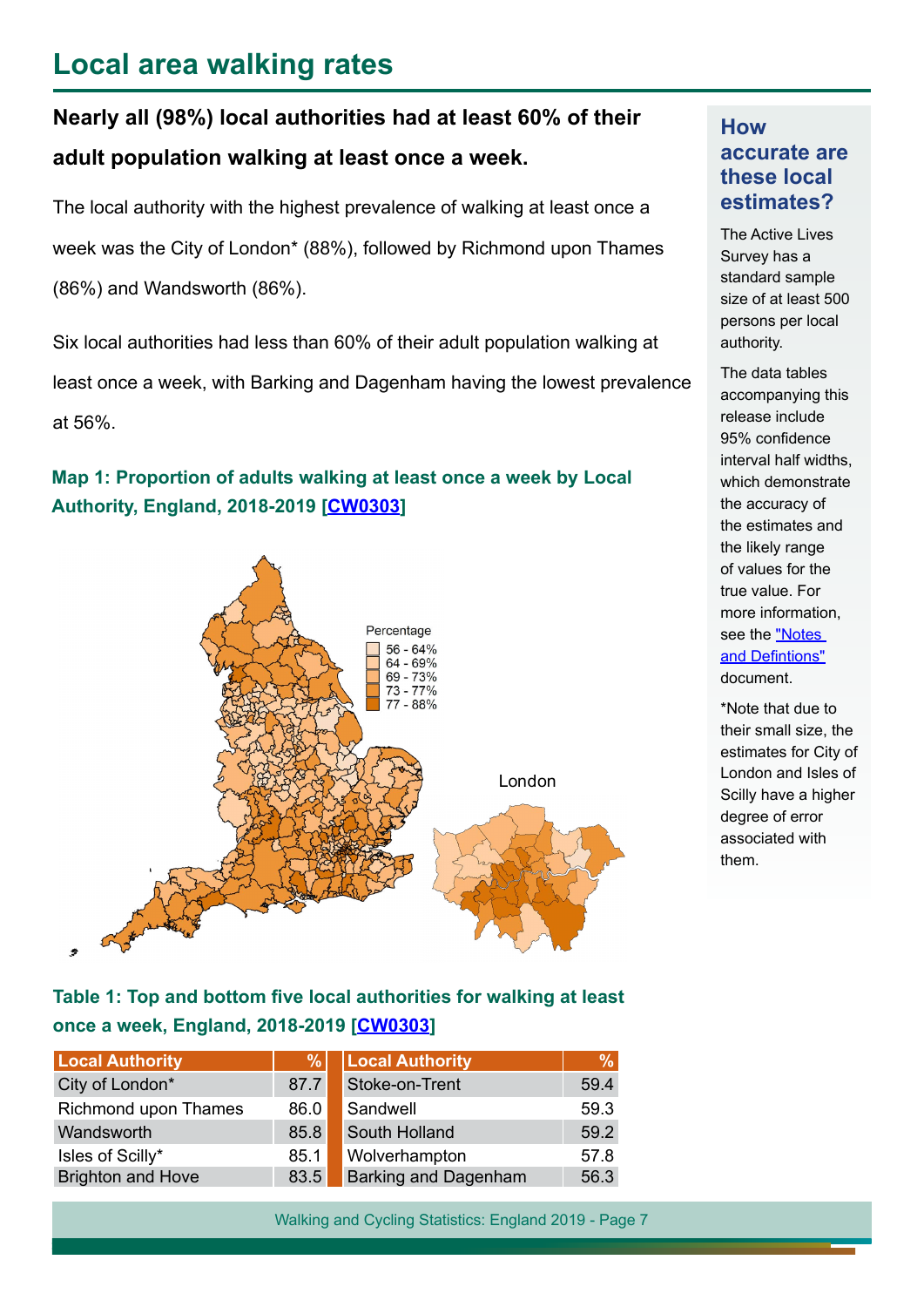### <span id="page-7-0"></span>**Trends in cycling**

**The average number of miles cycled per person decreased in 2019 but has generally increased since 2002. The number of cycling trips and stages has remained broadly similar over this time.**

In 2019, people cycled a total of 964 million stages. The average person:

- made 16 cycling trips (and 17 cycling stages);
- cycled 54 miles:
- spent about 7 minutes a week travelling by bike;
- made 2% of all their trips by cycling;
- covered 1% of all their distance by cycling.

#### **Chart 3: Total stages cycled per year in millions, England, 2005 to 2019 [\[CW0403\]](https://www.gov.uk/government/statistical-data-sets/walking-and-cycling-statistics-cw)**



If we look at "cyclists", that is people who recorded the use of a bicycle in their NTS travel diary at least once, we get a diferent picture. In 2019, cyclists made on average 326 trips per year (about 6 trips a week) and travelled around 1,064 miles per year, 55% further than in 2002.

#### **What is a cycling trip in the NTS?**

A cycling trip in the NTS is one where cycling is the main mode in terms of distance. Distance figures include cycling stages made as part of any trip. The number of respondents using this mode is small, so results (particularly year-on-year variability) should be interpreted with caution.

Due to these small sample numbers, sometimes we average over more than one year to increase the reliability of the data.

#### **CWIS objective**

**Cycling stages** are the main metric for one of the objectives in the Department's Cycling and Walking Investment Strategy.

For more information, please see the [Methodology notes.](#page-13-0)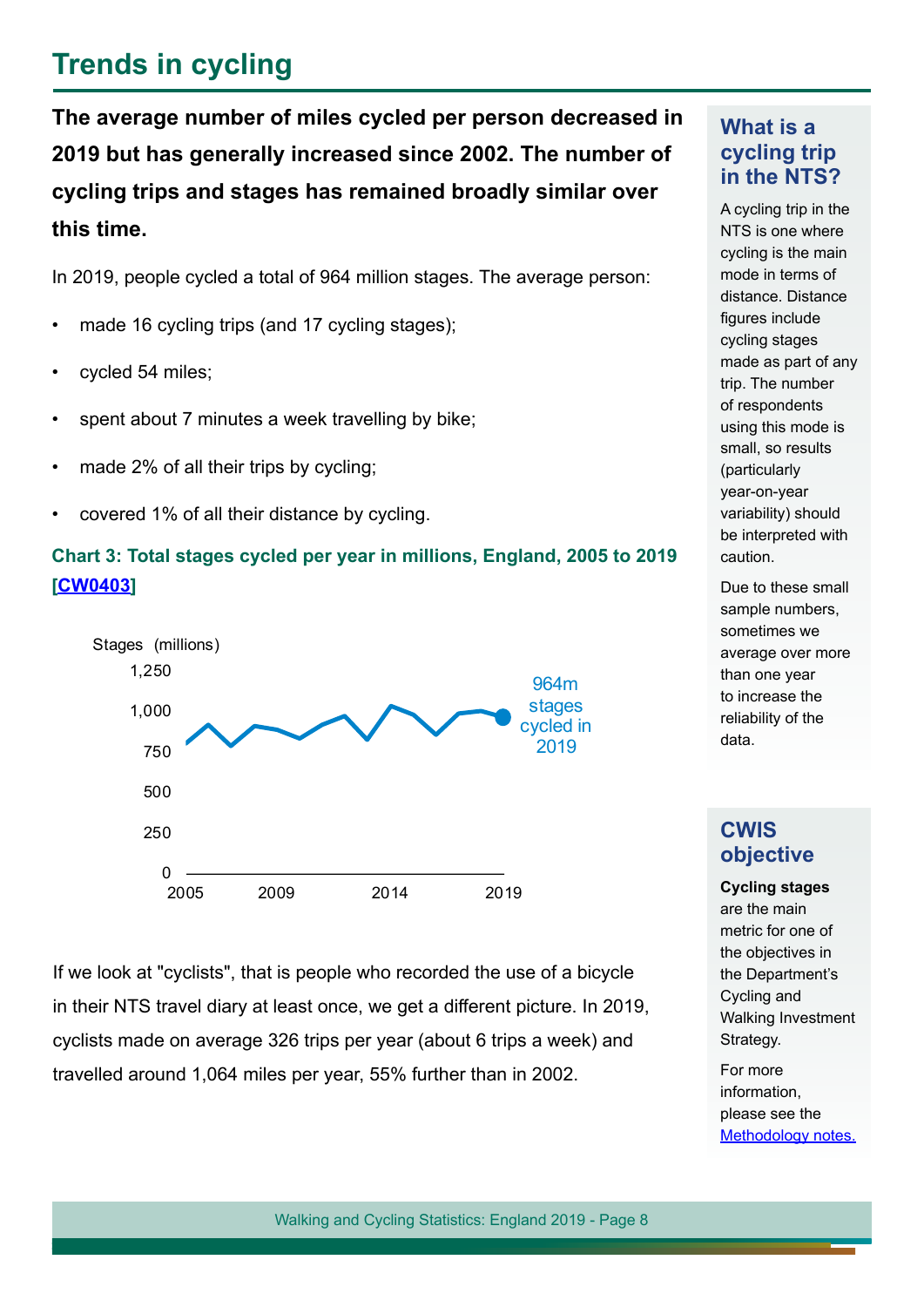### **Trends in cycling**

### **Men cycle more often and further than women, and adults in their forties cycle the most.**

In 2019, men made 3 times more cycle trips than women (24 trips compared to 8 trips), and cycled almost four times further than women (86 miles compared to 23 miles). With men and women combined, people aged 40-49 cycled more than other age groups.

**Chart 4: Cycling trips per person per year, by age and gender, England, 2019 [\[NTS0601](https://www.gov.uk/government/statistical-data-sets/nts03-modal-comparisons#mode-by-age-and-gender)]**



### <span id="page-8-0"></span>**Factors infuencing cycling rates**

#### **Two ffths of people have access to a bicycle. [[NTS0608](https://www.gov.uk/government/statistical-data-sets/nts06-age-gender-and-modal-breakdown#cycling-and-motorcycling)]**

In England, 42% of people aged 5 and over owned or had access to a bicycle in 2017 to 2019 combined. This proportion has remained the same as previous years. Bicycle ownership is most prevalent amongst people aged under 17 years old. People aged 40-49 also indicated high bicycle ownership, 49%, in line with this being a peak age for cycling activity.

### **Having no interest in cycling and road safety concerns are the most common reasons cited for people not cycling more, along with there being too much trafc.**

The NTS asks respondents (those aged 5 and over) about the barriers to people cycling more. Individuals were asked to look at a list of reasons for not cycling more and select which apply to them, regardless of whether they currently cycle or not. Respondents could select more than one barrier from the list. The most common barriers cited for people not cycling more were "No interest in cycling" (28%) and "Road safety concerns" (24%). These was followed by "Too much traffic/ traffic too fast"  $(16%)$  and the weather  $(15%)$ .

When asked, most people (51%) did not identify an option which would encourage them to cycle more. The most common encouragements identifed related to safer roads (28%), safe cycle lanes (21%) and segregated cycle paths (19%) .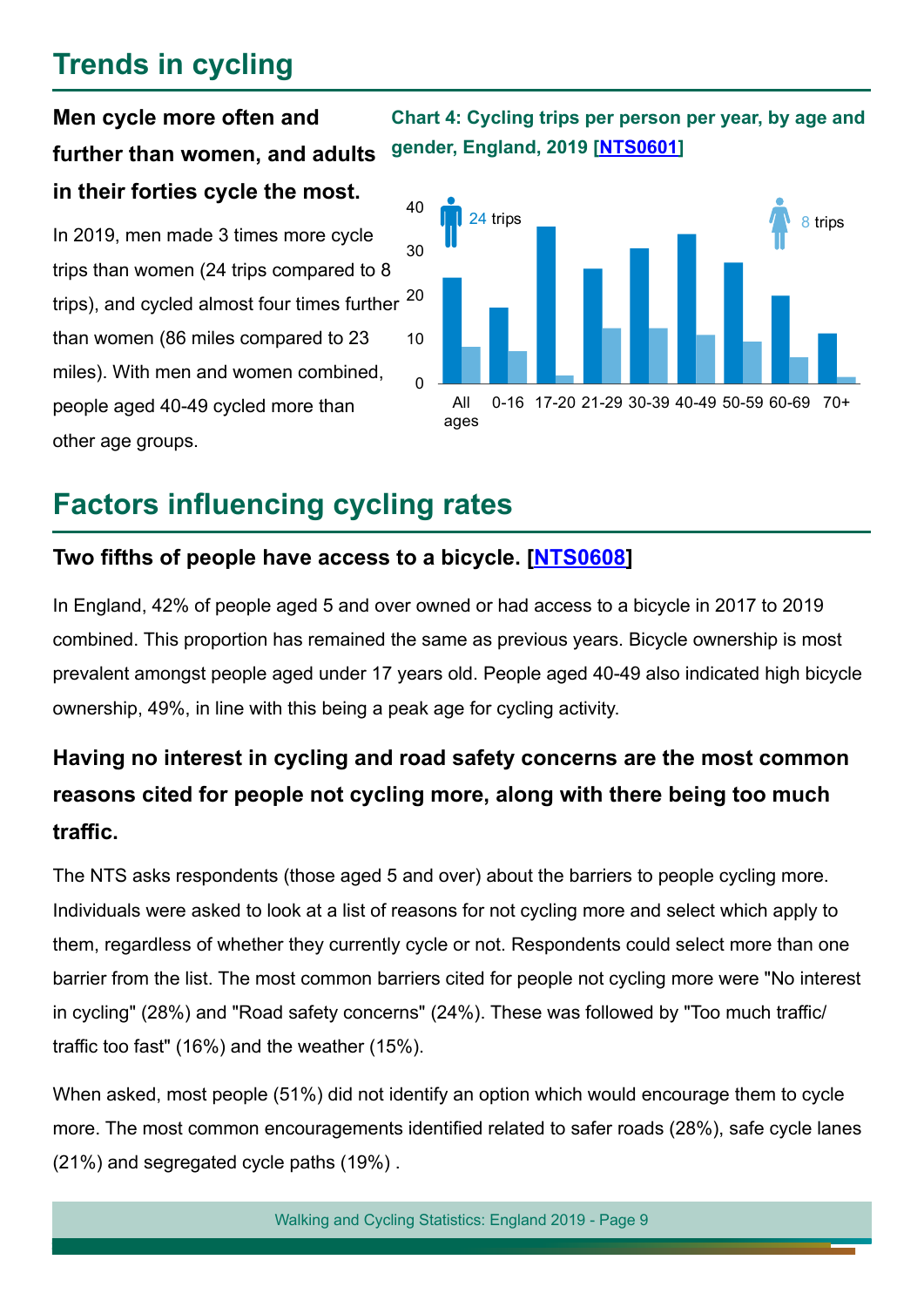### **Factors infuencing cycling rates**

### **Two thirds of adults feel that it is too dangerous to cycle on the roads.**

In 2020, the third wave of the National Travel Attitudes Study (NTAS) showed that 66% of adults aged 18+ in England agreed that "it is too dangerous for me to cycle on the roads". Women were more likely than men to agree (71% to 61%). Cyclists were less likely to believe that cycling was too dangerous for them than non-cyclists (57% to 70%). **Chart 5: Proportion of adults aged 18+ who agree with the statement "It is too dangerous for me to cycle on the roads", by gender, age band, cycling and driving status, England, 2020 [CW0409]**



The figures above for drivers/non drivers are based on respondents who also participated in wave 1 of the NTAS, which included the relevant question on driving.

#### **The number of cyclists killed or seriously injured**

In Great Britain, the number of pedal cyclists killed or seriously injured increased by 21% from 3,487 in 2008 to 4,205 in 2018, (using the series



Walking and Cycling Statistics: England 2019 - Page 10

#### **National Travel Attitudes Study**

This survey is asked of respondents to the NTS who have consented to being contacted for further studies. Multiple survey waves are conducted each year, with people added to the sample as time goes on.

For more information see [https://www.gov.uk/](https://www.gov.uk/government/collections/statistics-on-public-attitudes-to-transport) [government/collections/](https://www.gov.uk/government/collections/statistics-on-public-attitudes-to-transport) [statistics-on-public](https://www.gov.uk/government/collections/statistics-on-public-attitudes-to-transport)[attitudes-to-transport](https://www.gov.uk/government/collections/statistics-on-public-attitudes-to-transport)

#### **Adjusted KSI figures**

Serious and slight road accident figures have been adjusted to account for a change in severity reporting systems. We recommend using the adjusted figures for understanding trends over time.

For more information see Reported road [causalities Great](https://www.gov.uk/government/statistics/reported-road-casualties-great-britain-main-results-2018)  [Britain, main results:](https://www.gov.uk/government/statistics/reported-road-casualties-great-britain-main-results-2018)  [2018](https://www.gov.uk/government/statistics/reported-road-casualties-great-britain-main-results-2018).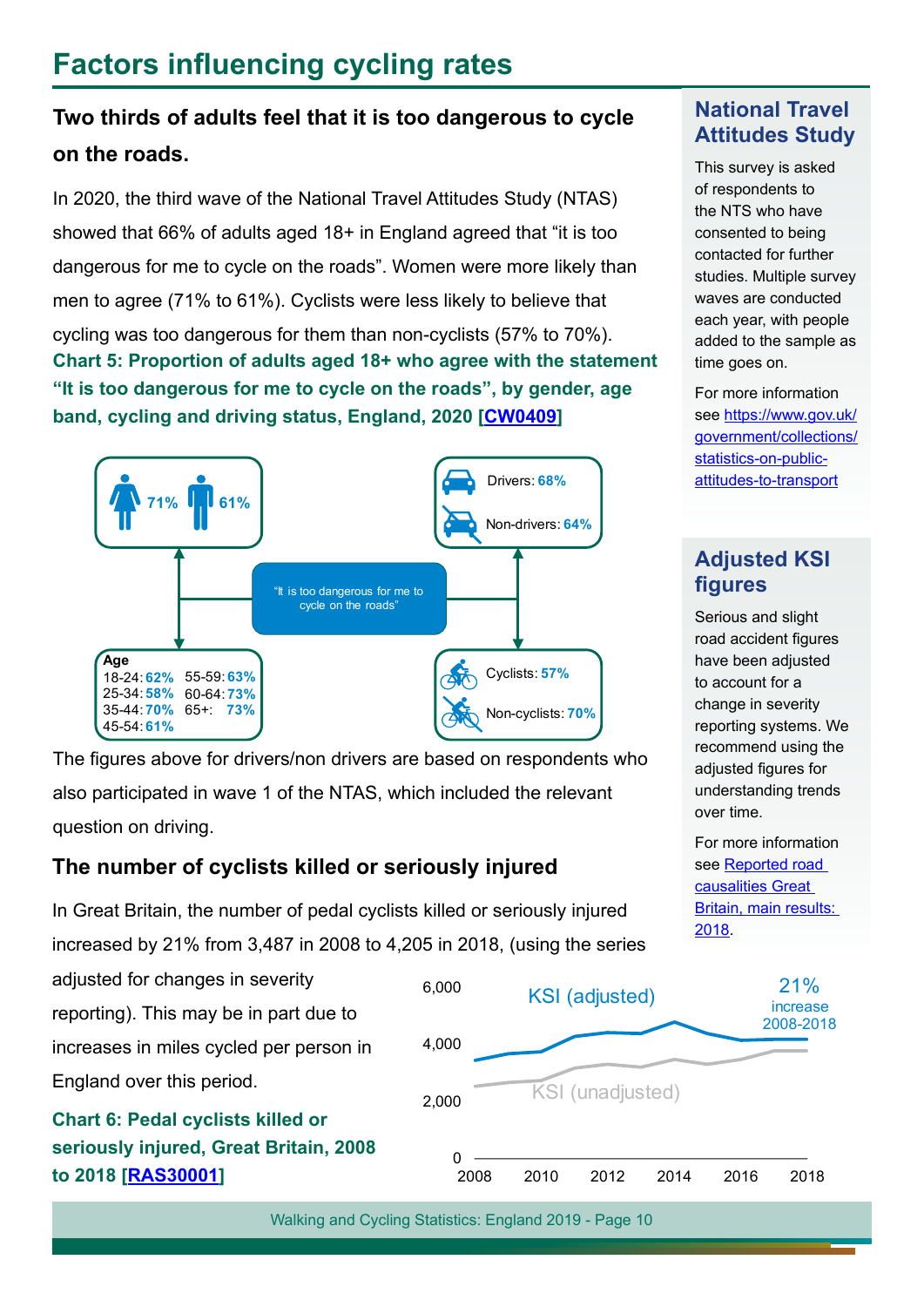### <span id="page-10-0"></span>**Local area cycling rates**

### **Nearly all (96%) local authorities had less than 20% of their adult population cycling at least once a week.**

The local authority with by far the highest prevalence for cycling at least once a week was Cambridge (55%), followed by Oxford (40%) and Isles of Scilly\* (31%). Barking and Dagenham had the lowest prevalence of cycling at least once a week at 3%. Only 12 authorities had more than 20% of their adult population cycling at least once a week.

#### **Map 2: Proportion of adults cycling at least once a week by Local Authority, England, 2018-2019 [[CW0302](https://www.gov.uk/government/statistical-data-sets/participation-in-walking-and-cycling-cw03)]**



#### **How accurate are these local estimates?**

The Active Lives Survey has a standard sample size of at least 500 persons per local authority.

The data tables accompanying this release include 95% confidence interval half widths, which demonstrate the accuracy of the estimates and the likely range of values for the true value. For more information, see the "Notes and Defintions" document.

\*Note that due to their small size, the estimates for City of London and Isles of Scilly have a higher degree of error associated with them.

#### Table 2: Top and bottom five local authorities for cycling at least **once a week, England, 2018-2019 [\[CW030](https://www.gov.uk/government/statistical-data-sets/participation-in-walking-and-cycling-cw03)2]**

| <b>Local Authority</b> | $\frac{9}{6}$ | <b>Local Authority</b>      | $\frac{9}{6}$ |
|------------------------|---------------|-----------------------------|---------------|
| Cambridge              | 55.2          | Croydon                     | 4.2           |
| Oxford                 | 39.6          | Havering                    | 4.0           |
| Isles of Scilly*       | 31.5          | Oldham                      | 4.0           |
| Richmond upon Thames   | 26.8          | Dudley                      | 3.7           |
| Exeter                 | 25.5          | <b>Barking and Dagenham</b> | 3.5           |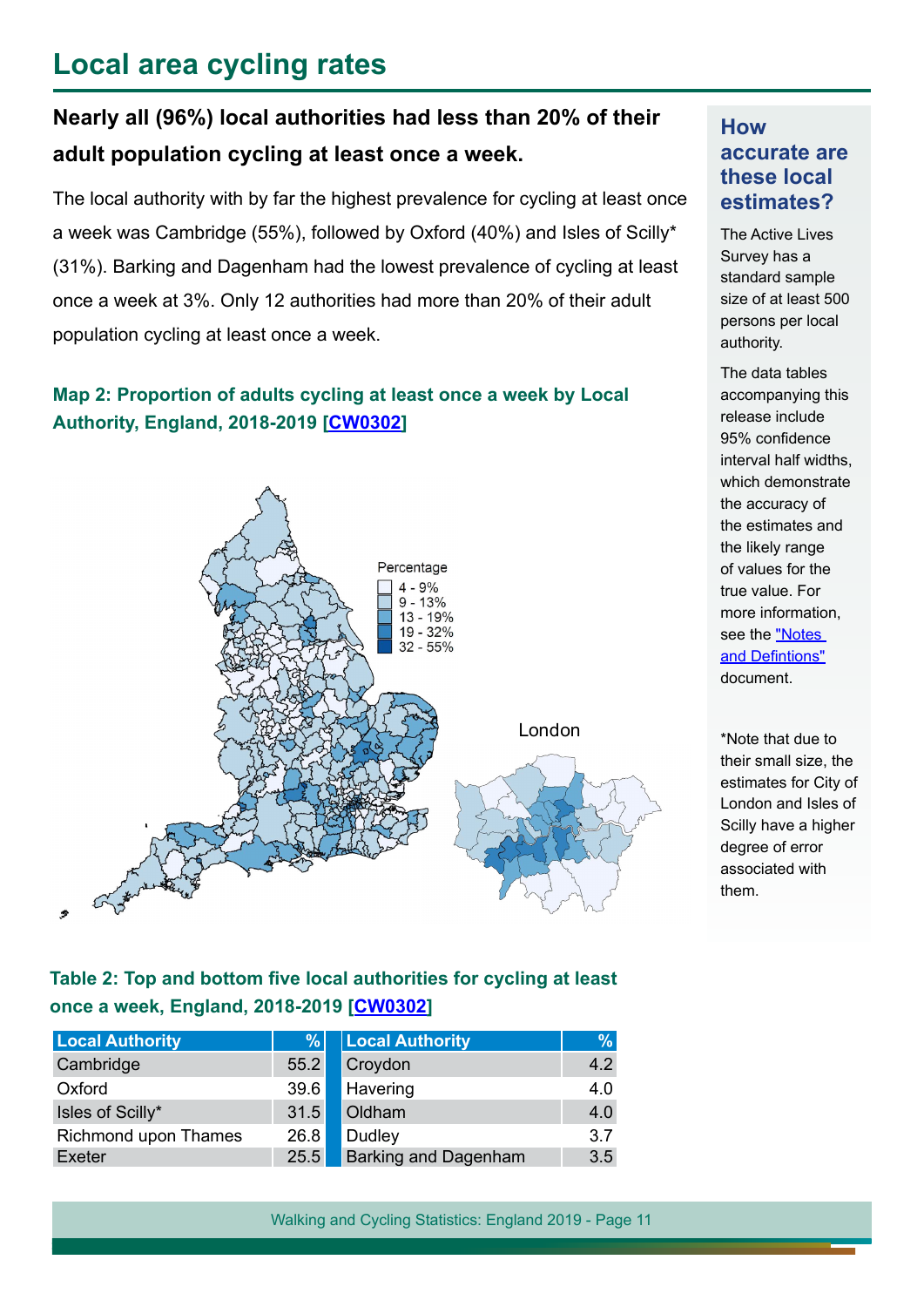### <span id="page-11-0"></span>**Changes in local area walking and cycling rates**

**The proportions of adults walking at least once a week have increased slightly at the national and regional level since 2017-18; with more variation at the local authority level.**

The proportion of adults walking at least once a week increased overall in England from 70% in 2017-18 to 71% in 2018-19, a small but statistically significant increase. Proportions across all regions increased over this period, with increases in Yorkshire and The Humber, East Midlands, East of England, South East and South West being statistically significant.

Looking at local authority level, 24 local authorities saw a statistically significant increases while only 3 had significant decreases.

These Local Authority changes exclude those afected by boundary changes which mean there is not a comparator the previous year.

### **Rates of cycling once a week are similar to 2017-18 at both national and regional level.**

The proportion of adults cycling at least once a week in England remained at 11% in 2018-19. At the regional level cycling rates were similar to the previous year with no statistically signifcant changes although there continue to be diferences between regions.

The picture at local authority level was more varied, with 7 local authorities seeing a signifcant increase on the previous year and 11 a signifcant decrease.

#### **How far back can we compare local area data?**

Activity in the ALS has been captured on a consistent basis for four years, allowing us to compare local level rates across years. However, some Local Authorities have changed and these new boundaries are reflected in the most recent data.

#### **Statistically significant**

If a change is statistically significant then we can be confident that the diference seen in those sampled are reflective of the population.

\*Change for City of London should be interpreted with caution due to small sample size.

#### **Table 3: Local authorities with largest increases in proportion of adults walking and cycling at least once a week between 2017-18 and 2018-19 [[CW0302](https://www.gov.uk/government/statistical-data-sets/walking-and-cycling-statistics-cw) and [CW030](https://www.gov.uk/government/statistical-data-sets/participation-in-walking-and-cycling-cw03)3]**

| % point increase<br>(walking) | <b>Local Authority</b>      | % point increase<br>(cycling) |
|-------------------------------|-----------------------------|-------------------------------|
| 13.6                          | North Devon**               | 7.8                           |
| 11.9                          | Hillingdon**                | 6.2                           |
| 9.9                           | Woking                      | 6.0                           |
| 9.8                           | Cheltenham                  | 5.6                           |
| 9.5                           | <b>Redcar and Cleveland</b> | 5.4                           |
|                               |                             |                               |

\*\* change is statistically significant.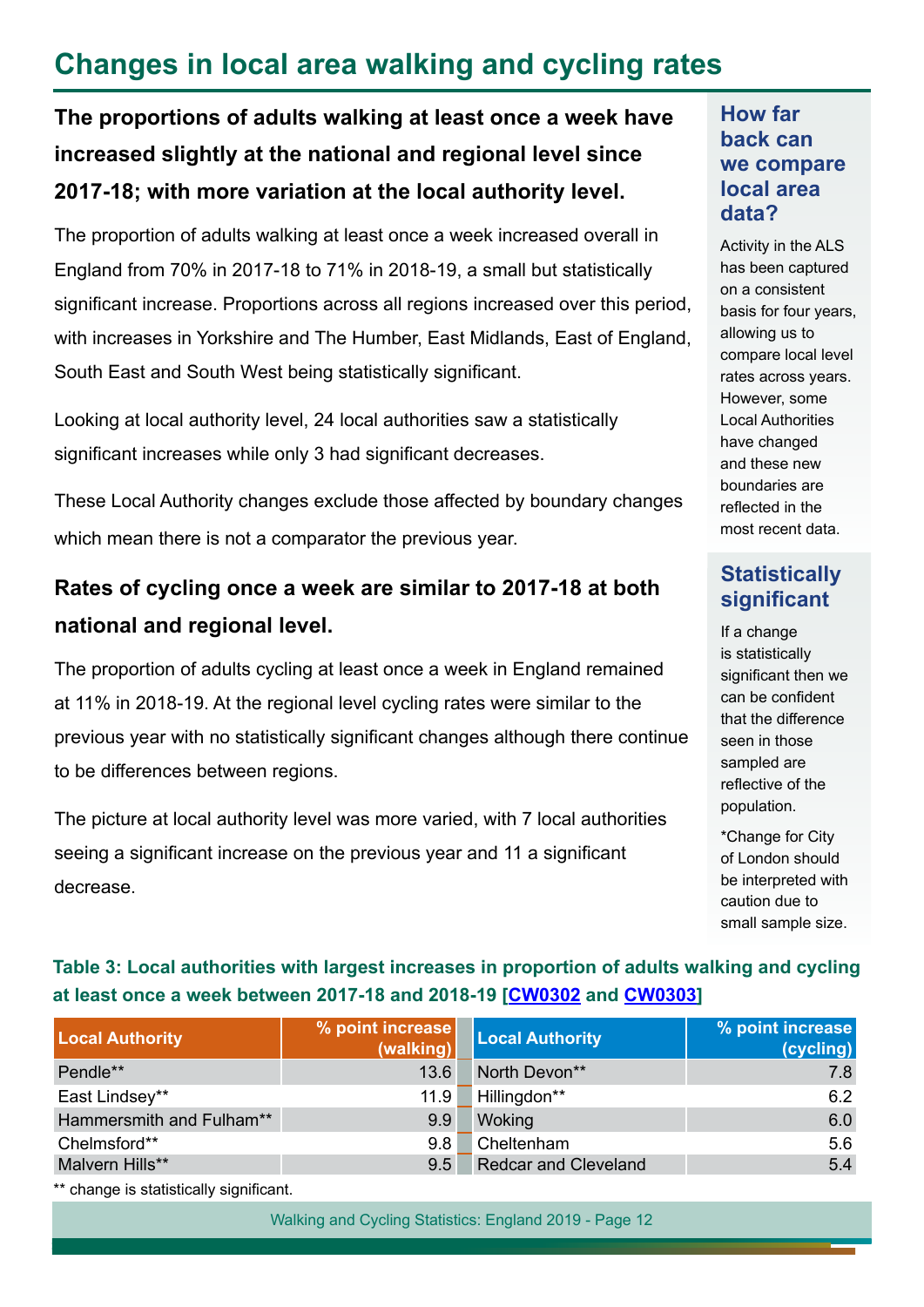### <span id="page-12-0"></span>**Walking and cycling to school**

### **Less than half of children usually walk or cycle to school.**

In 2019, 41% of all children (aged 5-16) usually walked to school. 47% of primary school children and 34% of secondary school children usually walked to school, both lower than in recent years.

Only 3% of all children usually cycled to school, with similar proportions for both primary and secondary school age children. This proportion has remained between 2% and 4% since 2002.

#### **Chart 7: Proportion of children who usually walk to school, by age band, England, 2002 to 2019 [\[NTS0615\]](https://www.gov.uk/government/statistical-data-sets/nts03-modal-comparisons#mode-by-age-and-gender)**



The most popular alternative to walking or cycling for primary school children was car / van at 45%, which switches to bus (private or local) for secondary school children at 31%.

#### **Chart 8: Usual mode of travel to school by age group, England, 2019 [\[NTS0615\]](https://www.gov.uk/government/statistical-data-sets/nts03-modal-comparisons#mode-by-age-and-gender)**



#### **Trips to school**

In this section, **primary school children** are those aged 5-10 years and **secondary school children** are those aged 11- 16 years.

The usual mode used by children to get to school is not collected in the NTS trip diary but they are asked a question in the household interview.

#### **CWIS Objective**

**Percentage of children aged 5-10 years walking to school** is the main metric for one of the objectives in the Department's Cycling and Walking Investment Strategy.

For more information, please see the [Methodology](#page-13-0) notes.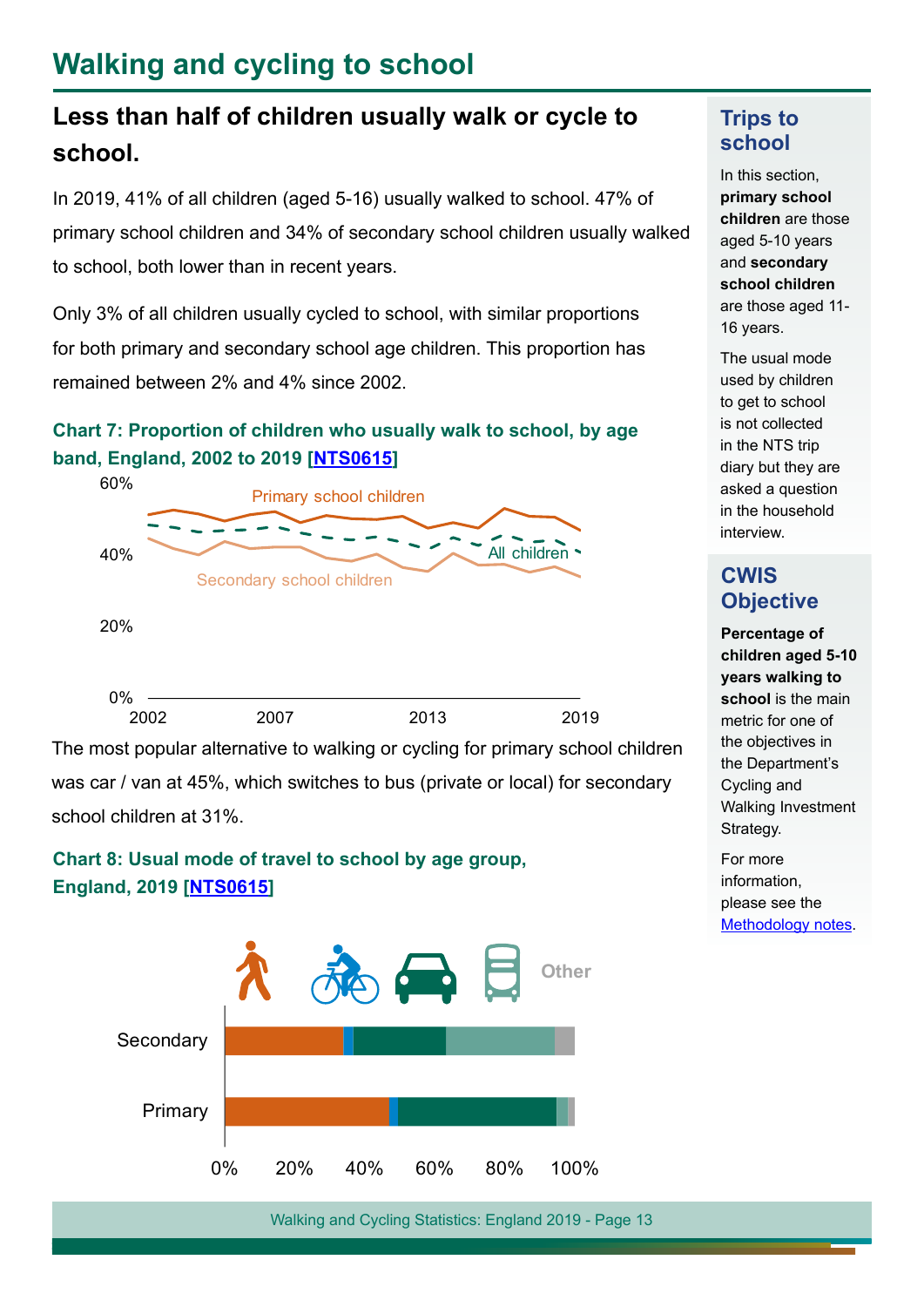### <span id="page-13-0"></span>**Methodology notes**

#### **General information**

The web tables give further details of the results presented in this statistical release: [www.gov.uk/](www.gov.uk/government/organisations/department-for-transport/series/walking-and-cycling-statistics) [government/organisations/department-for-transport/series/walking-and-cycling-statistics](www.gov.uk/government/organisations/department-for-transport/series/walking-and-cycling-statistics)

Guidance on the methods used to compile these statistics, including the calculations of confdence intervals, is available in the "Notes and Definitions" document: [www.gov.uk/transport-statistics](www.gov.uk/transport-statistics-notes-and-guidance-walking-and-cycling)[notes-and-guidance-walking-and-cycling](www.gov.uk/transport-statistics-notes-and-guidance-walking-and-cycling)

#### **National Travel Survey**

The National Travel Survey (NTS) is administered by the Department for Transport (DfT) and is a household survey designed to provide a rich source of data on personal travel. In 2019, the sample size was around 6,000 households and 14,000 individuals.

#### **Active Lives Survey**

The Active Lives Survey (ALS) is a push-to-web survey administered by Sport England and is used to derive official estimates of participation in sport and physical activity. The ALS had a sample size of around 182 thousand adults in England in mid-November 2018 to mid-November 2019, thus enabling analysis at local authority level.

#### **Cycling and Walking Investment Strategy**

Under the Infrastructure Act 2015, the government is required to set a Cycling and Walking Investment Strategy (CWIS) for England. In April 2017, the frst CWIS was published with the ambition of: *We want to make cycling and walking the natural choices for shorter journeys, or as part of a longer journey. By 2040, our ambition is to deliver better safety, better mobility and better streets.*

The government's strategy is set out in the published document: [https://www.gov.uk/government/](https://www.gov.uk/government/publications/cycling-and-walking-investment-strategy) [publications/cycling-and-walking-investment-strategy.](https://www.gov.uk/government/publications/cycling-and-walking-investment-strategy)

#### **National Statistics**

The NTS was assessed by the UK Statistics Authority against the Code of Practice for Statistics and was confrmed as National Statistics in July 2011.

Results from the ALS are not National Statistics.